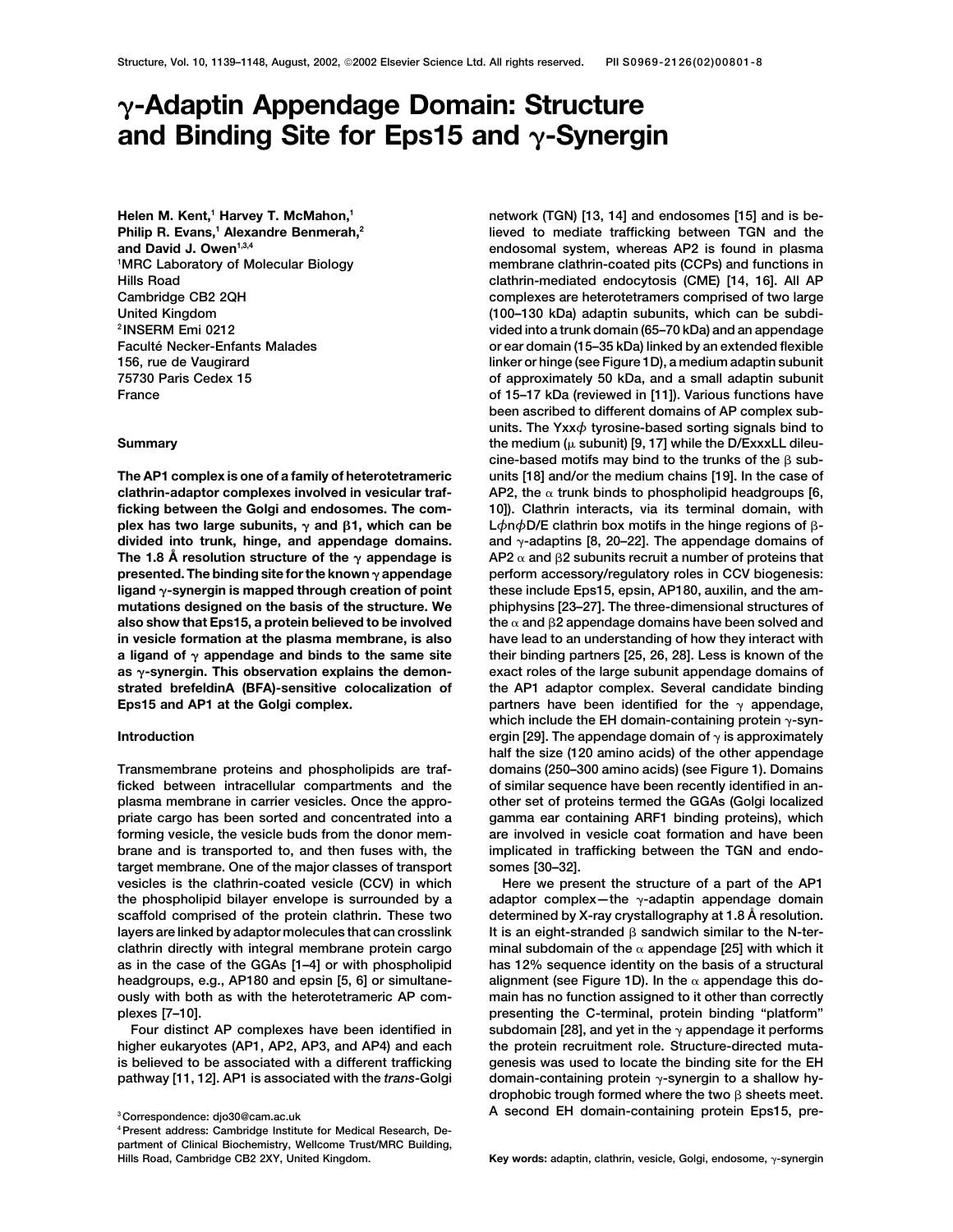

Figure 1. Comparison of the Structures of the  $\gamma$  and  $\alpha$  Appendages

(A) Superposition of the C $\alpha$  traces of  $\gamma$  appendage (purple) and  $\alpha$  appendage N-terminal subdomain (green). The two overlay with an rms **deviation of 1.8 A˚ for 96 C atoms.**

**(B)** Schematic representation of the  $\gamma$  appendage domain. Point mutations that abrogate binding to  $\gamma$ -synergin and Eps15 are shown in yellow **in ball and stick representation. All protein structure pictures were made using Aesop (M.E.M. Noble, personal communication).**

**(C) Schematic representation of the appendage domain. The N-terminal subdomain is in green and the C-terminal subdomain in gold. (D) Structure-based sequence alignment of appendages from human, mouse,** *Arabidopsis***, and smutfungus, mouse 2-appendage, human** GGA1 appendage, and the N-terminal subdomain of the  $\alpha$  appendage. The positions of  $\beta$  strands are marked by arrows and  $\alpha$  helices with **rods (purple human appendage and green appendage). Conserved residues are indicated by gray shading and residues identical between** the  $\gamma$  and  $\alpha$  appendages are marked with an asterisk.

**(E)**  $C^{\alpha}$  trace of the  $\gamma$  appendage in stereo representation.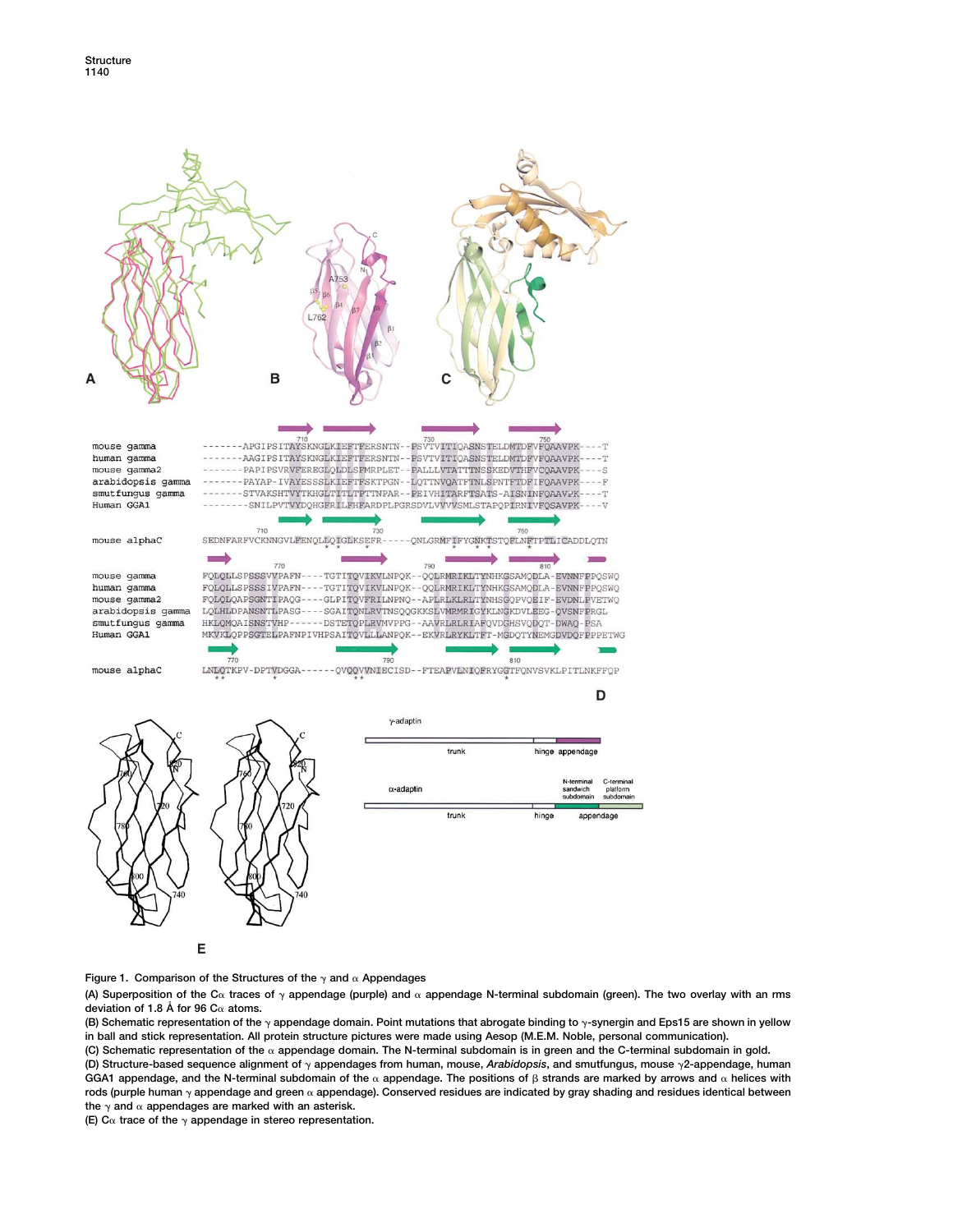**viously shown to be a major binding partner of the** appendage, is shown to bind to the same site on the  $\gamma$ appendage as  $\gamma$ -synergin. The interaction of  $\gamma$  append**age with Eps15 explains the BFA-sensitive colocalization of Eps15 and AP1 at the Golgi network, which we demonstrate by immunofluorescence.**

# **Results**

# Structure of the  $\gamma$ -Adaptin Appendage Domain

**Sequence alignment programs failed to produce a sta**tistically significant alignment of the  $\gamma$  appendage domain with the entire sequences of  $\alpha$  and  $\beta$ 2 appendage **domains and secondary structure prediction gave no obvious indication that the appendage was structurally similar to either the amino or carboxy terminal subdo**mains of  $\alpha$  or  $\beta$ 2 appendage domains. The structure of the appendage domain of  $\gamma$ -adaptin (residues 704–822) **was therefore determined by X-ray crystallography by isomorphous replacement at 1.8 A˚ resolution. The wildtype protein crystallized in space group P212121 with one molecule in the asymmetric unit. A single site xenon** derivative, a weak PtCl4<sup>2-</sup> derivative, and solvent flat**tening gave an excellent electron density map.**

The structure of the  $\gamma$ -adaptin appendage domain is an eight-stranded  $\beta$  sandwich (Figures 1A and 1E) comprised of one eight-stranded and one five-stranded  $\beta$ **sheet very similar to that of the amino-terminal subdomain of -adaptin (rms of 1.8 A˚ over 96 C; Figure 1A). Figure 2. Interaction of Appendage with -Synergin and Eps15 The sheets are closer together at the edge where strands Purified, folded GST-fusion proteins corresponding to wild-type and 1** and 8 meet than at the edge where strands 4 and 5 **mutant forms of**  $\gamma$  appendage,  $\alpha$  appendage, and amphiphysin2 **meet. On the basis of a superposition with the** α and SH3 domain were used in pull-down experiments from rat brain<br>B2 appendage domains, the structure-based sequence cytosol (see Experimental Procedures). Wild-type and P  $\beta$ 2 appendage domains, the structure-based sequence alignment shown in Figure 1D was constructed. There<br>are 13 residues conserved between the  $\gamma$  appendage<br>and the  $\alpha$  appendage amino-terminal subdomain. Ten<br>and the  $\alpha$  appendage amino-terminal subdomain. Ten<br>and the  $\$ **of these are involved in maintaining the architecture of the fold. Of these, seven are amino acids with hydropho**bic side chains, which pack the core of the sandwich,<br>while the other three are vital in maintaining the back-<br>bone conformation of turns between strands. Compari-<br>son of the available  $\gamma$  appendage domain sequences<br>from

**that the**  $\gamma$  appendage lacks the platform subdomain present in brain, all of which bind to the  $\alpha$  appendage. **present in the**  $\alpha$  appendage. This platform subdomain The  $\gamma$  appendage binds its partners with high micro**contains the single site through which the appendage molar dissociation constant (as estimated from the low binds to all of its known ligands. The N-terminal sand- stoichiometry of ligand to appendage present in GST** wich subdomain of the  $\alpha$ - and  $\beta$ 2-adaptins have no func**tion assigned to them other than correctly presenting blue staining; data not shown). This is a similar affinity the platform protein/protein interaction subdomain.** Since the  $\gamma$  appendage domain functions as a protein partners [25, 26], so a similar binding mode through the **recruitment module [29], it was surprising that it resem- recognition of a short peptide motif would be expected.** bled the N-terminal  $\beta$  sandwich subdomain rather than **C-terminal protein binding platform subdomain of the that could accommodate a short peptide motif and**



conservation of residues mainly within the  $\beta$  strands.<br>
The notable exception is the sequence QAAVPK in the<br>
loop between strands 4 and 5, which is identical in all<br>
the  $\gamma$  appendage sequences as well as in that of th been proposed to be a direct ligand for the  $\gamma$  hinge [22]), **Function of**  $\gamma$  Appendage Domain **AP180, the amphiphysins, or dynamin. However, it was** Comparison of the  $\gamma$  and  $\alpha$  appendage structures shows able to bind to the largest of the four Eps15 isoforms

> pull-down experiments when assayed by Coomassie to that of the  $\alpha$  and  $\beta$ 2 appendages for their binding The surface was therefore inspected for suitable sites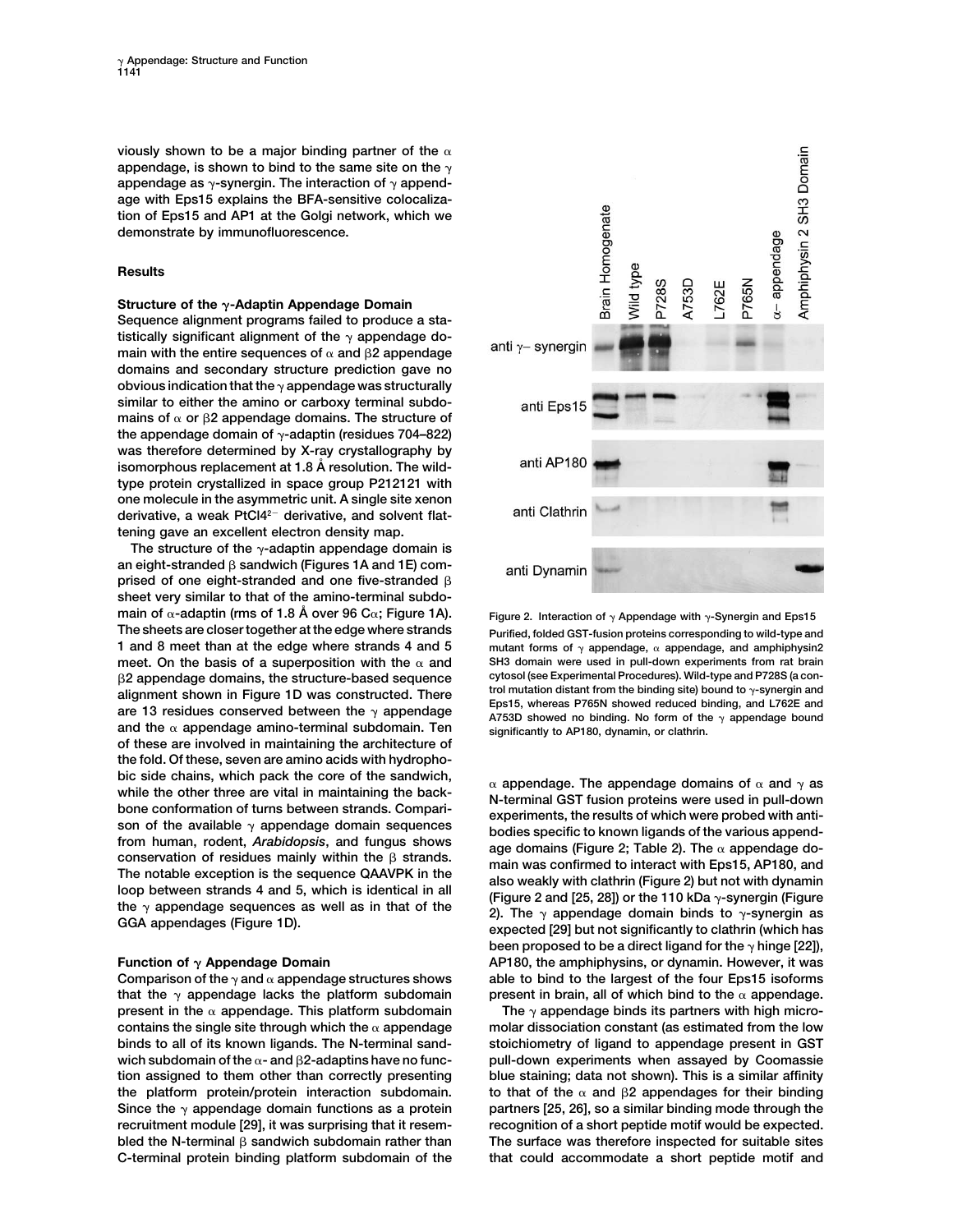A

| Table 1. Binding of Ligands to Wild-Type and Mutant $\gamma$ Appendages |                    |        |          |         |          |  |  |
|-------------------------------------------------------------------------|--------------------|--------|----------|---------|----------|--|--|
|                                                                         | $\gamma$ -Synergin | Eps15  | Clathrin | AP180   | Dynaminl |  |  |
| $\gamma$ appendage                                                      | $++++$             | $++$   |          |         |          |  |  |
| <b>P728S</b>                                                            | $+++$              | $++$   |          |         |          |  |  |
| A753D                                                                   |                    |        |          |         |          |  |  |
| L762E                                                                   |                    |        |          |         |          |  |  |
| <b>P765N</b>                                                            | +                  | $\div$ |          |         |          |  |  |
| $\alpha$ appendage                                                      | $-1$               | $+++$  | +        | $+ + +$ |          |  |  |
| Amph <sub>2</sub> SH <sub>3</sub>                                       |                    |        |          |         | $+++$    |  |  |

Summary of data from pull-down experiments using GST-fusion proteins of wild-type and mutant forms of the  $\gamma$  appendage,  $\alpha$  appendage, **and the amphiphysin2 SH3 domain. The degree of binding is indicated by the number of symbols (no binding above background is indicated by ). The results shown are the average of eight independent experiments. P728 is distant from the binding site, and the mutant P728S is included as a control. Other mutations which show wild-type binding behavior are: N713W, R723E, V749N, Q751S, V754T, K756E, Q759H, L760Q, L763E, S764A, S768A, Y800F, H802S, L810P, and W821G. Mutation in Q780 to A, K, or N cause unfolding.**

**had at least moderate hydophobic surface potential N-terminal GST fusion proteins were used in pull-down** [25]. Unlike the situation with the  $\alpha$  and  $\beta$  appendages, **no obvious site of high-hydrophobic potential was were probed with antibodies against -synergin and AP2 revealed. ligands as described above (Figure 2; and summarized**

**of the structure, mainly in surface residues that did not prevented binding of -synergin and Eps15 (A753D and appear to be involved in maintaining the integrity of the L762E) and one that reduced their binding (P765N). protein fold (see complete list in the legend to Table 1, These mutations map to a shallow trough lined with illustrated in Figure 3A). The mutants were made as mainly hydrophobic residues on the surface formed N-terminal GST fusion proteins, the GST proteolytically** cleaved, and the fold of each resulting  $\gamma$  appendage strand 5 from the five-stranded sheet meet (as shown **domain was tested by circular dichroism (data not in Figures 3A and 3B). In the center of this trough there shown). All were folded except mutations in Q780, which is a small hydrophobic pocket lined by the side chains resulted in insoluble protein. This residue is conserved of L762, L760, and I782. The effects of the mutations** between  $\alpha$  and  $\gamma$  appendages, and the effect of mutating at the molecular level were probed by crystallizing the **it may be explained by the partial burial of the hydrophilic mutant forms of the protein. The mutant L762E crystal**side chain of this residue (Figure 3A). The folded lized in the same crystal form as the native  $\gamma$  appendage

 **appendages, experiments from brain cytosol; the results of which A variety of point mutations were made on the basis in Table 1). Two point mutations were identified that**

where  $\beta$  strand 4 from the three-stranded sheet and

**Figure 3. Mutations L762E and A753D Abolish Ligand Binding but Do Not Effect the Fold of Appendage**

**(A) Schematic representation of appendage with all the side chains that were mutated shown in ball and stick representation. Muta**tions that cause altered binding of  $\gamma$ -synergin **and Eps15 are colored bright green (abolition of binding), pale green (partial binding), and no effect (uncolored). Q780, which unfolds the protein, is colored blue.**

**(B) Surface representation of appendage calculated using Aesop (M.E.M. Noble, personal communication) to show the hydrophobic trough between strands 4 and 5. Mutations are colored according to the effect of the mutation on -synergin/Eps15 binding as in (A).**

**(C–E) The L762E mutation causes the small hydrophobic pocket formed by L760, L762, and I782 to become blocked. The wild-type appendage structure is shown with carbon atoms in white (C and D) and the L762E mutant structure with carbon atoms in green (D and E). (D) is a superposition of wild-type and L762E. (C)–(E) are taken from the same viewpoint.**



В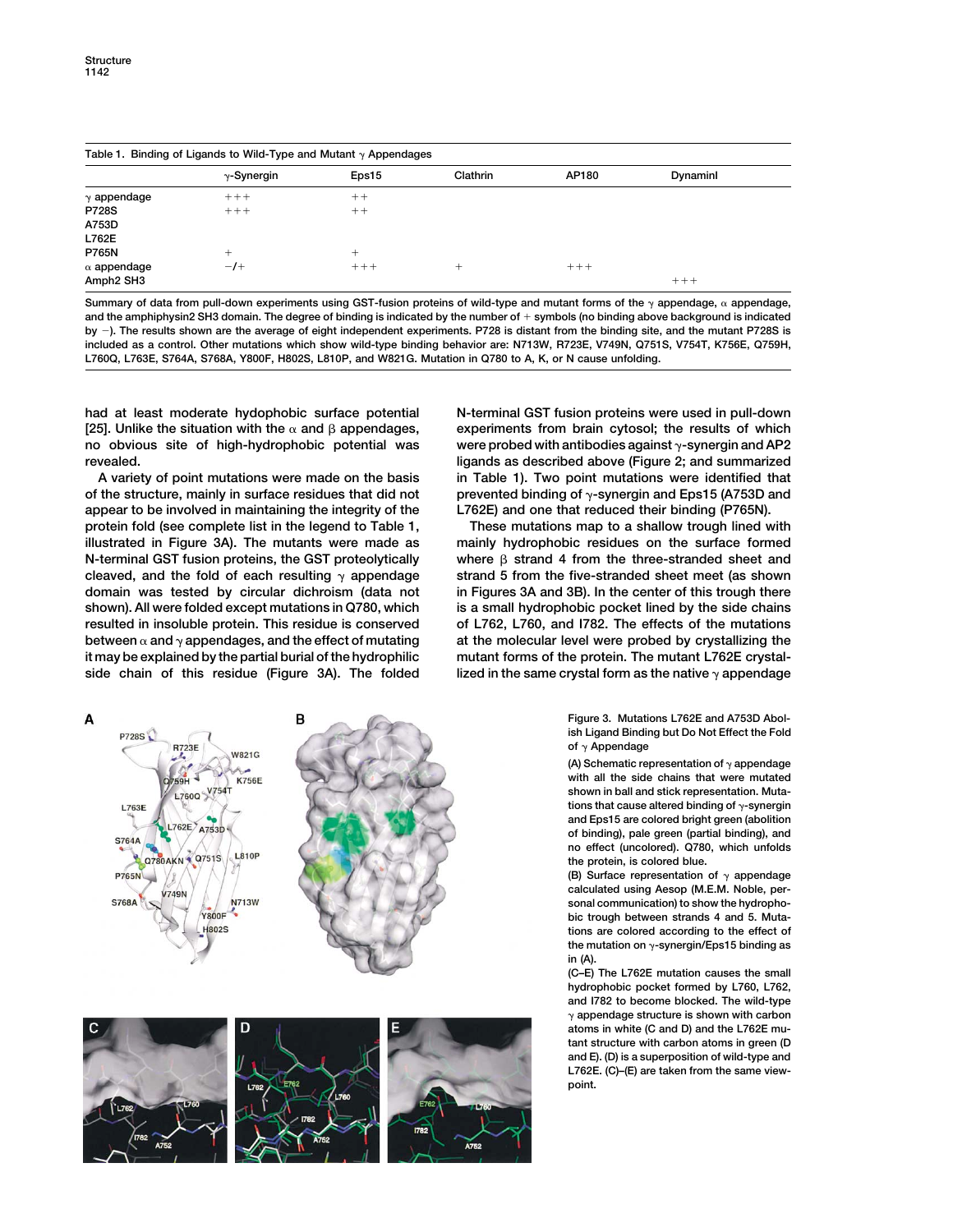

**orescence microscopy using a rabbit affinity-purified anti-Eps15** polyclonal antibody (A and B) and the anti- $\beta$ -adaptins monoclonal anti-rabbit immunoglobulins and Alexa 488-labeled anti-mouse im-<br>munoglobulins secondary antibodies. Cells were observed under<br>an epifluorescence microscope attached to a cooled CCD camera.<br>In (A) and (C), the focus was ma **adderent to the coverslip to better observe CCPs. In (B) and (D), AP1 is recruited to membranes through its interaction** and the coversipt to better observe CCPs. In (B) and (D), **AP1** is recruited to membranes through the focus was made on the central region of the cell to better observe

**group P41212 with two rather than one molecule in the Eps15 that do not bind to ARF1 show BFA-sensitive asymmetric unit. There are no significant movements in membrane localization, it must be because they interact**

**chain moves to allow its carboxyl group to point into were treated with ethanol (Figures 6A–6C) or BFA (Figsolvent and results in the pocket created by L762, L760, ures 6C–6E), and the staining for Eps15 (Figures 6A, 6B, and I782 becoming filled (Figure 3). The side chain of 6D, and 6E) and AP1 (Figures 6C and 6F ) was studied residue L760 has moved more into the core of the protein using confocal microscopy focusing on the Golgi (Figin order to try and compensate for the loss of the L762 ures 6B, 6C, 6E, and 6F) or the plasma membrane (Figside chain from this region. The A753D mutant shows ures 6A and 6D). Eps15 Golgi staining is lost in the same no significant changes in the side chains that make up way as staining for AP-1 (Figures 6B, 6C, 6E, and 6F), the small hydrophobic pocket (data not shown). which is consistent with the localization of Eps15 being**

### **Role of AP1 In Vivo**

**Is the interaction of the**  $\gamma$  appendage with Eps15, which **has been demonstrated in vitro (see above), relevant in vivo? It has been previously reported that, in addition to its colocalization with AP2 at the plasma membrane, Eps15 shows some perinuclear staining that is sensitive to nocodazole treatment [33, 34]. These results suggested a possible dual localization of Eps15 to plasma membrane CCPs and clathrin-coated regions of the Golgi, i.e., the TGN. To test this hypothesis, HeLa cells were fixed and stained for Eps15 (Figures 4A and 4B) and both AP1 and AP2 (Figures 4C and 4D) using an** antibody against  $\beta$ 1- and  $\beta$ 2-adaptins. Eps15 showed **a complete colocalization with punctate plasma membrane-associated AP2 (CCPs) and significant colocalization with perinuclear Golgi AP1 staining (TGN) (see insets Figure 4). The Eps15/AP1 colocalization is further demonstrated by the amount of yellow coloration at the Golgi in the merged image (Figure 5C) of Eps15 (Figure 5A, red) and AP1 (Figure 5B, green) obtained by confocal Figure 4. Eps15 Is Present on the Plasma Membrane and the Golgi** HeLa cells were fixed, permeabilized, and processed for immunoflu-<br>
orescence microscopy using a rabbit affinity-purified anti-Fps15 staining for Eps15 is due to the presence of Eps15 in **CCPs at the plasma membrane. The same staining and mouse antibody 100.1 (C and D), revealed by Alexa 594-labeled colocalization pattern was observed using GFP-tagged**

**the Golgi apparatus. The same field is shown (A)–(D). In (B) and (D), membrane-associated GTP-bound form. The exchange insets show a higher magnification (2) of the portions of cells of GDP for GTP on ARF1 is catalyzed by a guanine** nucleotide exchange factor (GEF). BFA causes dissocia**tion of AP1 from membranes through its ability to interfere with the GEF catalyzed GDP/GTP nucleotide exdomain, whereas the A753D crystallized in the space change on ARF1 [35]. If proteins such as -synergin and** with an ARF1 binding adaptor protein/protein complex **by the mutations. such as AP1. The effect of BFA treatment on the localiza-In the case of the L762E mutation, the glutamate side tion of Eps15 was therefore investigated (Figure 6). Cells**

> **Figure 5. Colocalization of Eps15 and AP1 at the Golgi**

> **HeLa cells were fixed, permeabilized, and processed for immunofluorescence microscopy using the affinity purified anti-Eps15 antibody (A) and the anti--adaptin mouse monoclonal antibody 100.3 (B), revealed by an Alexa 594-labeled anti-rabbit immunoglobulins and an Alexa 488-labeled antimouse immunoglobulins secondary antibodies. Cells were observed under a confocal microscope. A medial optical cut of representative cells is shown. Areas of colocalization appear yellow in the computer-generated composite image (C).**

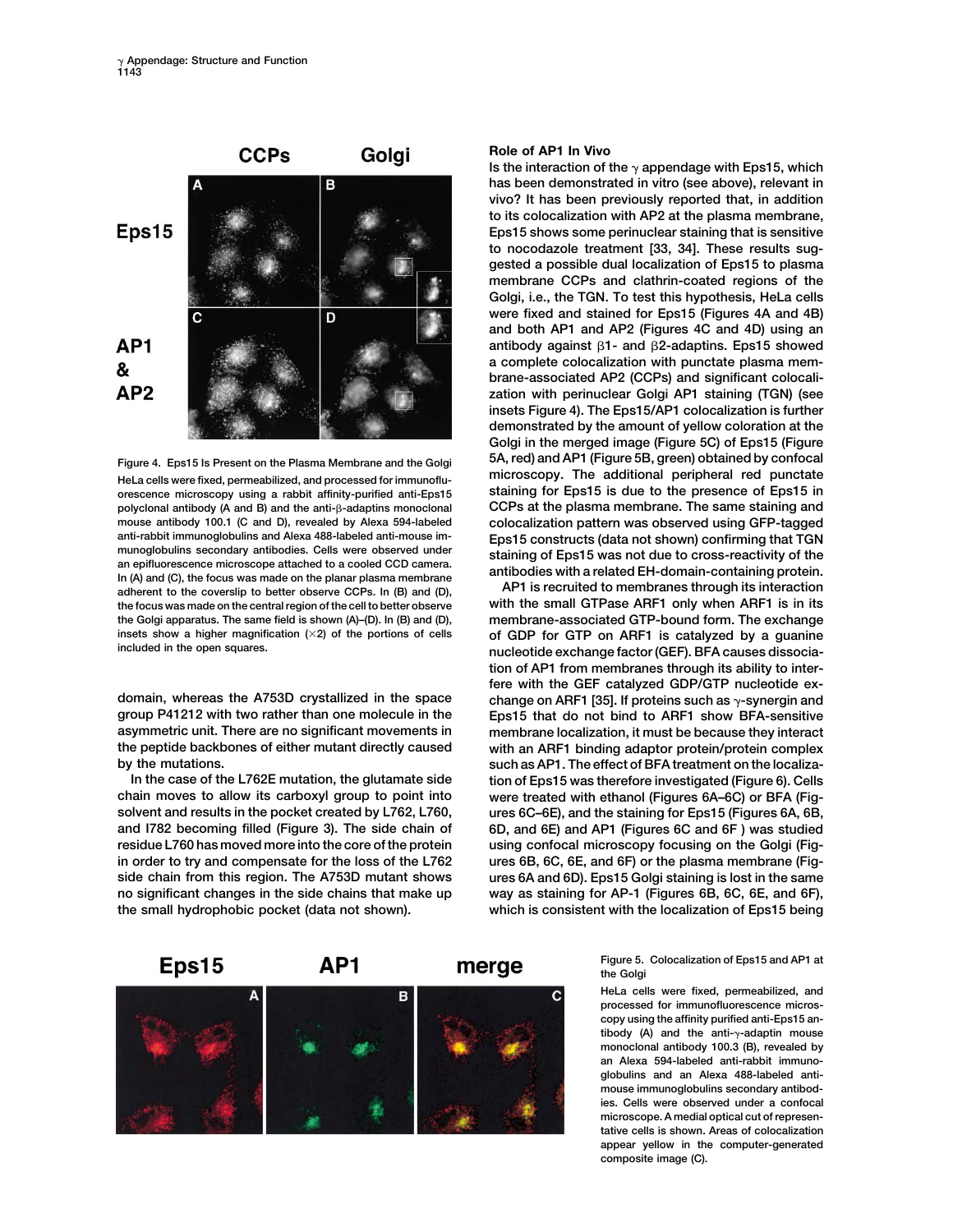

due to its interaction with AP1. A similar scenario for the residues conserved between the  $\alpha$ - and  $\gamma$ -adaptin **the BFA sensitivity of -synergin staining has been dem- appendages are involved in maintaining the architecture onstrated [29]. In contrast to the Golgi staining of Eps15, of the fold either by packing the hydrophobic interior plasma membrane CCP staining of Eps15 is not per-** of the protein or maintaining structure in turns. This β **turbed by BFA treatment (Figures 6A and 6D), as pre- sandwich domain is shown to have a protein binding viously reported for AP2, since AP2 recruitment is not function in the appendage, mediated by a shallow BFA sensitive [35]. hydrophobic groove formed where the two sheets meet.** 

detectable only after structure determination. Most of

![](_page_5_Figure_5.jpeg)

Membrane containing protein cargo

which may in turn recruit further proteins to aid in the formation of **AP1-containing CCVs. Did the**  $\gamma$  appendage lose its platform domain or did

**Figure 6. Eps15 Localization at the Golgi is BrefeldinA Sensitive**

**Ethanol- (A–C) and BFA- (D–F) treated HeLa cells were fixed and processed for immunofluorescence microscopy using the polyclonal affinity-purified anti-Eps15 antibody (A** and B, and D and E) and the anti- $\gamma$ -adaptin **monoclonal mouse antibody 100.3, revealed by an Alexa 488-labeled anti-rabbit immunoglobulins and an Alexa 594-labeled anti-mouse immunoglobulins secondary antibodies. Cells were observed under an epifluorescence microscope attached to a CCD camera. The same field is shown in (A)–(C), and in (D)–(F). In (A) and (D), the focus was made on the planar plasma membrane adherent to the coverslip to better observe CCPs. In (B)–(F), the focus was made on the central region of the cell to better observe the Golgi appartus. In (B) and (C), insets show a higher magnification (2) of the portions of cells included in squares.**

**The requirement that interactions between appendage Discussion domains and their ligands be transient, with K<sub>d</sub>s in the high micromolar range, means that they are likely to** The structure of the  $\gamma$ -adaptin appendage domain is very **involve a short peptide binding to a folded domain.** The similar to that of the  $\alpha$ -adaptin N-terminal subdomain nature of the binding site, namely a shallow hyd **similar to that of the -adaptin N-terminal subdomain nature of the binding site, namely a shallow hydrophobic despite only 12% sequence identity: this similarity was trough surrounded by charged (mainly basic) residues,** is also found in the  $\alpha$  and  $\beta$ 2 appendage domains, which **bind to D***φ***F motifs [25, 26, 28], and in EH domains, which bind to NPF motifs [36]. All of the mutations (L762E, P765N, and A753D) alter the chemical properties of this potential binding site, in all cases making it less hydrophobic, which argues that a substantial part of the interaction will be mediated by hydrophobic side chain interactions. The L762E mutation also results in the filling in of the small hydrophobic cavity between L762 and L760, which would be a good candidate for the interaction site for a hydrophobic side chain. This small pocket does not have a high hydrophobic potential, as do the D** $\phi$ **F binding pockets in the**  $\alpha$  **and β2 appendages [25, 26], due to the presence of the backbone amide of residues A752 and K756 and the backbone carbonyl of residue A752. These backbone groups may well interact** with the backbone of the motif on  $\gamma$ -synergin/Eps15 to which the  $\gamma$  appendage binds. It is also interesting to **note that the mutations that have the largest effects on ligand binding both increase the local negative charge around the binding site on the appendage, suggesting that the interaction may also involve recognition of a negative charge on the target proteins. The N-terminal**  $\beta$  sandwich domains in the  $\alpha$  and  $\beta$ 2 appendages have different surface characteristics from the  $\gamma$  appendage **Figure 7. Role of**  $\gamma$  Appendage in AP1 Function **Figure 1. Comain 4. Propendies** B sandwich domain, which argues that in these larger Figure 7. Role of  $\gamma$  Appendage in AP1 Function<br>
The  $\gamma$  appendage recruits proteins including  $\gamma$ -synergin and Eps15,<br>
which may in turn recruit further proteins to sid in the formation of **interaction role**.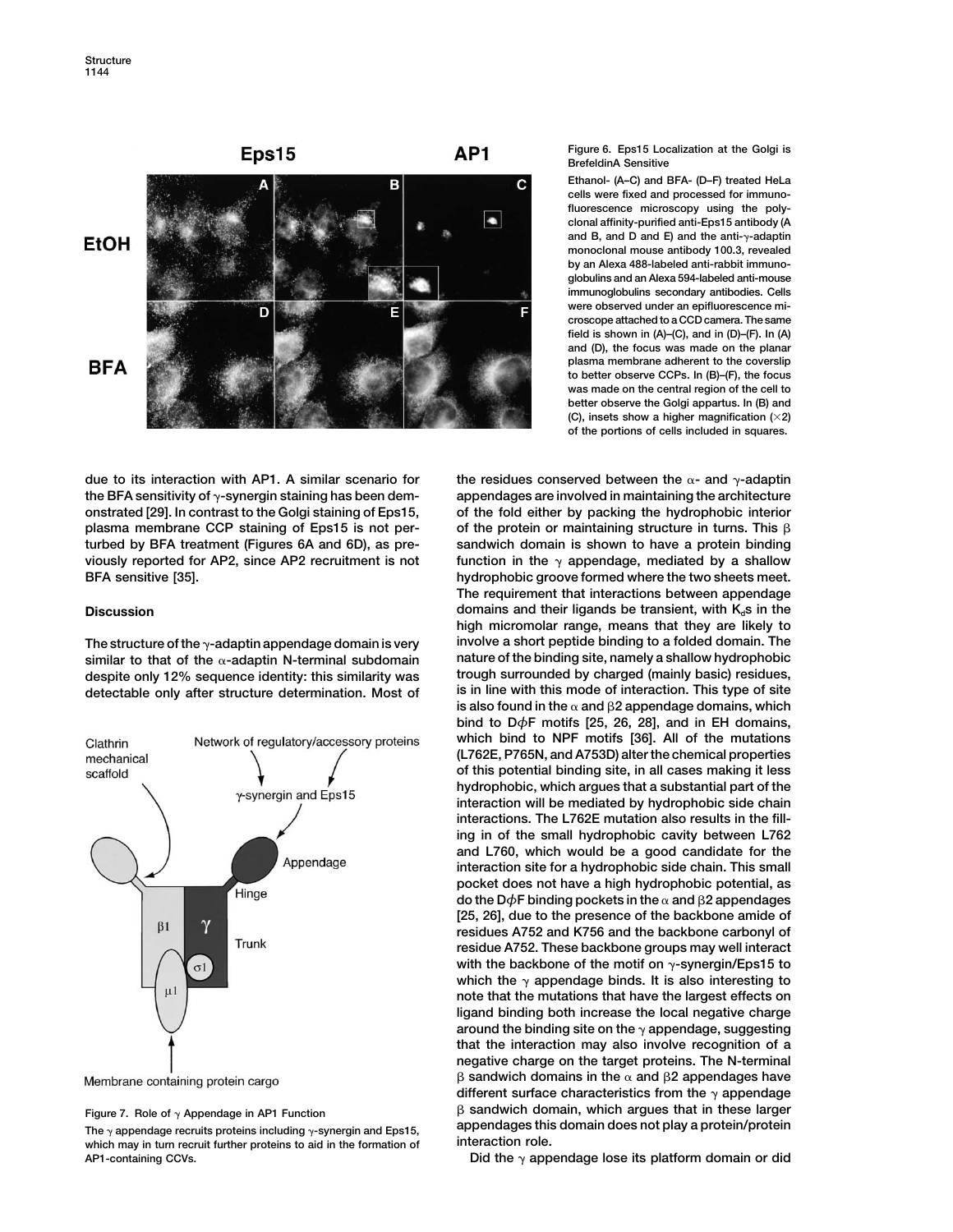| Table 2. Statistics on Data Collection and Phasing          |                |                |  |  |  |  |
|-------------------------------------------------------------|----------------|----------------|--|--|--|--|
| Data collection <sup>a</sup>                                | <b>Native</b>  | L762E          |  |  |  |  |
| Resolution (Å) (outer bin)                                  | 1.81(1.91)     | 1.70 (1.80)    |  |  |  |  |
| $R_{\text{merge}}^{\qquad b}$                               | 0.062(0.242)   | 0.062(0.279)   |  |  |  |  |
| $R_{meas}$                                                  | 0.073(0.285)   | 0.067(0.305)   |  |  |  |  |
| $<<$  >/ $\sigma$ (< >)>                                    | 15.1(5.1)      | 22.0(6.0)      |  |  |  |  |
| Completeness (%)                                            | 98.7 (92.2)    | 99.6 (97.9)    |  |  |  |  |
| <b>Multiplicity</b>                                         | 3.7(3.6)       | 6.4(6.1)       |  |  |  |  |
| Wilson plot B $(\mathring{A}^2)$                            | 20             | 20             |  |  |  |  |
| MIR phasing                                                 | Xe             | $PtCl42-$      |  |  |  |  |
| Number of sites                                             | $\overline{2}$ | $\overline{2}$ |  |  |  |  |
| $R_{\text{cullis}}^{\text{d}}$                              | 0.60           | 0.90           |  |  |  |  |
| Phasing power: isomorphous (anomalous) <sup>e</sup>         | 2.2(1.1)       | 0.94(0.76)     |  |  |  |  |
| Mean figure of merit                                        | 0.36           |                |  |  |  |  |
| Figure of merit after solvent flattening (all data)         | 0.92           |                |  |  |  |  |
| Refinement                                                  | Wild-type      | L762E          |  |  |  |  |
| $R(R_{\text{free}})^f$                                      | 0.175(0.223)   | 0.178(0.225)   |  |  |  |  |
| $<$ B $>$ (Å <sup>2</sup> )                                 | 23.5           | 21.2           |  |  |  |  |
| $N_{reflections} (N_{free})$                                | 10724 (1164)   | 12740 (1408)   |  |  |  |  |
| $N_{atoms}$ ( $N_{water}$ )                                 | 1114 (171)     | 1135 (191)     |  |  |  |  |
| Rmsd bondlength (Å)                                         | 0.032          | 0.021          |  |  |  |  |
| Rmsd angle (°)                                              | $2.2^\circ$    | $1.9^\circ$    |  |  |  |  |
| Estimated coordinate error from $R_{\text{free}}$ ( $\AA$ ) | 0.135          | 0.118          |  |  |  |  |
| Number of Ramachandran violations                           | 0              | 0              |  |  |  |  |

**aValues in brackets apply to the high-resolution shell.**

 ${}^{\text{b}}\mathbf{R}_{\text{merge}} = \Sigma\Sigma_i|\mathbf{I}_\text{h} - \mathbf{I}_\text{hi}/\Sigma\Sigma_i\mathbf{I}_\text{h}$ , where  $\mathbf{I}_\text{h}$  is the mean intensity for reflection h.

 $^{\circ}$ R<sub>meas</sub> =  $\Sigma$   $\sqrt{(n/n-1)\Sigma_i}$ I<sub>h</sub>  $-$  I<sub>hi</sub>I/ $\Sigma\Sigma_i$ I<sub>b</sub>, the multiplicity weighted R<sub>merge</sub> (Diederichs and Karplus, 1997).

<sup>d</sup>R<sub>cullis</sub> = Σ||F<sub>PH</sub> - F<sub>P</sub>| - |F<sub>Hcalc</sub>||/Σ|F<sub>PH - FP</sub>|.<br>°Phasing power = <|F<sub>Hcalc</sub>|/phase-integrated lack of closure>.<br>' R = Σ|F<sub>P</sub> - F<sub>calc</sub>|/ΣF<sub>P</sub>.

nation (adaptin appendages from  $\alpha$ ,  $\beta$ 2, [25, 26, 28], and  $\delta$  [unpublished data]) and sequence alignments ( $\beta$ 1,  $\beta$ and  $\epsilon$  adaptin appendages, and  $\beta$ COP and  $\gamma$ COP putative appendages) show the presence of large (30–35  $\gamma$ -synergin or Eps15 is unclear but is most likely to be **kDa) two-subdomain appendages on these "large in using their EH domains to recruit NPF-containing proadaptin subunits." Since - and -adaptins are the most teins, including epsin and synaptojanin (reviewed in closely related of these large adaptin proteins (on the [39]), needed for AP1-containing vesicle formation. A basis of sequence alignments of their trunk domains), similar role has been proposed for Eps15 function in that is they diverged from each other after the diver- CME at the plasma membrane. Obvious candidates for gence of the other large subunits [37], it seems probable recruitment by Eps15/-synergin at the Golgi would be that the -adaptin once had a two-subdomain append- members of the epsin family, which may explain the age but lost its platform subdomain. The high degree of observation that there is a pool of epsin located at the sequence identity between the and GGA appendages Golgi [24]. The appendage functions as a site for re- (Figure 1D) [30–32] clearly points to these domains hav- cruitment of proteins that play accessory/regulatory ing evolved from a common single domain ancestor roles in AP1-containing CCV formation, which include more recently than the separation of γ-adaptin from** γ-synergin and Eps15 and, in all probability, further pro-**-adaptin. The proposal that the appendage domains teins that remain to be identified.** of  $\gamma$ -adaptin,  $\gamma$ 2-adaptin, and the GGAs perform the **same functions, namely binding to the same protein Biological Implications ligands, is supported by the very high degree of se**quence identity between them in the binding site

The ability of  $\gamma$ -synergin and the largest isoform of **Eps15 to bind to the appendage along with the colocal- it performs the same function as the C-terminal subdoization of AP1 and Eps15 (this work) and of AP1 and mains of these larger appendages, namely recruitment -synergin [29], demonstrated by immunfluorescence of proteins that play accessory roles in CCV formation. microscopy, suggests that these pairs of proteins inter- The binding site on the appendage for the established act in vivo. This is supported by the observation that the ligand -synergin is situated where the two sheets of Golgi localization of both these EH domain-containing the sandwich meet and is shown to be the same site proteins is disrupted by BFA, a compound that interferes where the newly proposed ligand, Eps15, also binds.**

**other appendage domains acquire it? Structure determi- with the localization of proteins whose membrane bind-2, [25, 26, 28], and ing is regulated by the small GTPase ARF1. AP1 has been shown to bind to ARF1 [38], but neither**  $\gamma$ **-synergin COP and COP puta- nor Eps15 bind to ARF1. The exact role played by either**

The structure of the AP1  $\gamma$  appendage has a  $\beta$  sandwich **(QAAVPKxxxLQL) identified in this work (Figure 1D). fold. It is therefore structurally similar to the N-terminal** subdomains of the AP2  $\alpha$  and  $\beta$ 2 appendages, although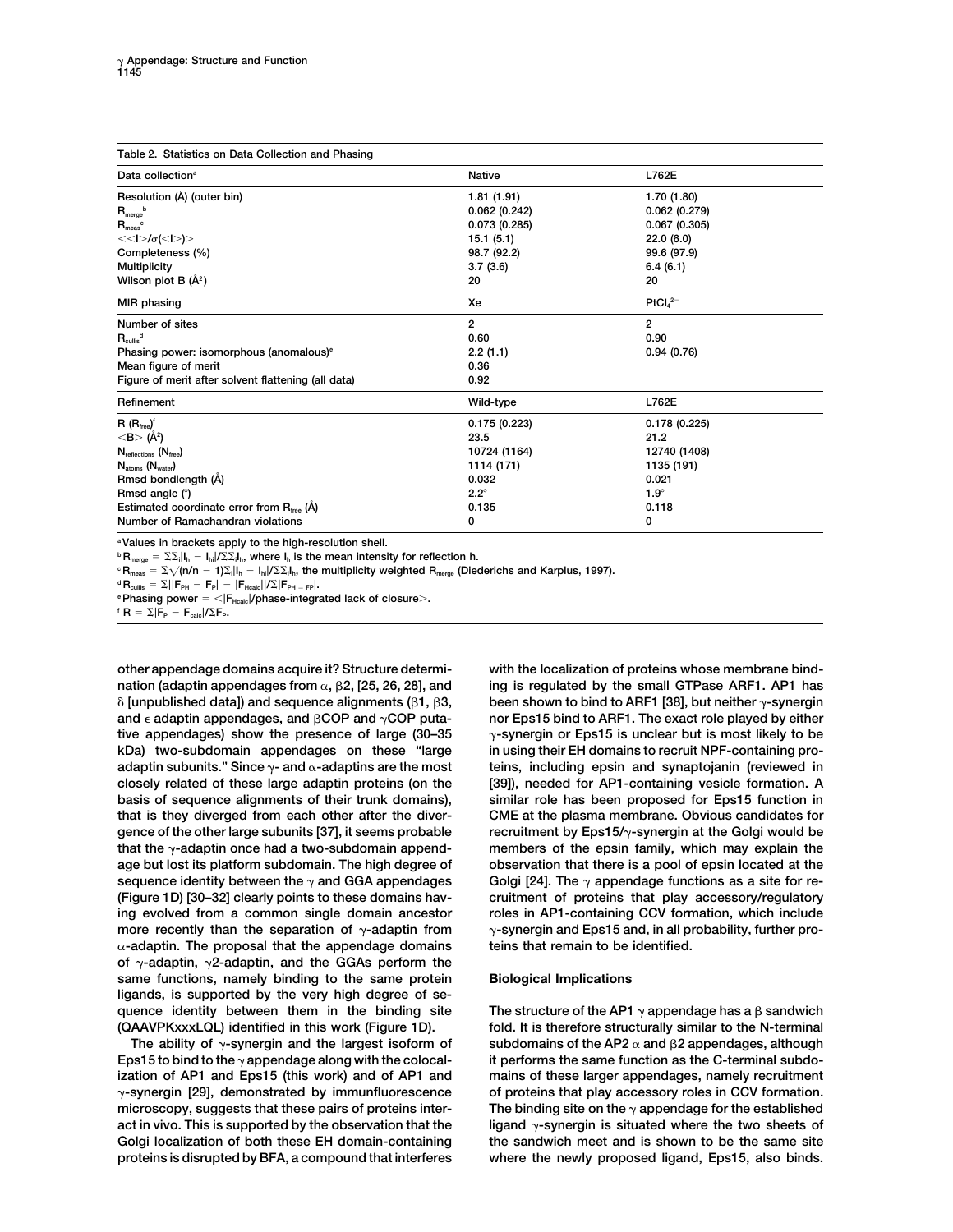Eps15 resembles  $\gamma$ -synergin in its BFA-sensitive colo-<br>calization with AP1 at the Golgi, suggesting that Eps15 tials were calculated as in [25] and displayed using Aesop (M.E.M. calization with AP1 at the Golgi, suggesting that Eps15 Trais were calculated as in [25] an<br>functions at the Golgi as well as at the plasma membrane Noble, personal communication). where it is involved in CME. This indicates a general<br>
role for Eps15 in CCV formation and therefore raises<br>
questions about the use of Eps15 domains as specific<br>
inhibitors of CME. Some of the proteins that interact<br>
inh **directly with the AP2 complex appendages, such as presence of 20**  $\mu$  50% slurry of glutathione-sepharose at 4<sup>°</sup>C for **Frence 20 Frence 20**  $\mu$  50% slurry of glutathione-sepharose at 4<sup>°</sup>C for **Frence 1** for a subs **Eps15 and amphiphysin, also bind to other proteins, 1 hr. The beads were washed three times for 3 min with bufferA and** such as epsin, dynamin, and synaptojanin. The finding<br>that both the ligands of the  $\gamma$  appendage contain protein/<br>protein interaction "EH" domains suggests that a simi-<br>(NB29 Oncogene), anti-eps15 (C-20 Santa Cruz Labora **larly large network of proteins may be recruited during anti-clathrin heavy chain (TD1 Neomarkers), anti-dynamin (NB28 both AP1- and AP2-containing CCV formation (Figure 7). Oncogene), and anti--synergin (HMK1).**

**The identification of single point mutations that prevent -synergin binding will be useful tools for investi- Immunofluorescence gating the function AP1 in vivo. The transfer of the L762E HeLa cells (ATCC, Manassas, VA) were grown in Eagle's medium** and/or A753D mutations to full-length  $\gamma$ -adaptin so that<br>it is unable to interact with  $\gamma$ -synergin and Eps15 will<br>make it possible to investigate the role of these interac-<br>make it possible to investigate the role of **tions in AP1 function. The mutations described may or with a 1/2000 dilution of ethanol in DMEM as a control. knock out the AP1 pathway, thus making it possible to For immunofluorescence studies, cells grown on coverslips were**

### **Protein Expression and Purification** *Zeiss*.

GST-fusion protein for biochemical studies were expressed in DH5α Antibodies used were: monoclonal mouse antibodies 100.3 **at 25<sup>°</sup>C overnight and produced as in [25]. N-terminal His<sub>6</sub>-tagged fusion proteins for crystallization trials were grown in bacterial strain ity-purified rabbit polyclonal anti-Eps15 antibody [46]; Alexa 488 BL21DE3 pLysS at 25C overnight. The proteins were purified on a goat anti-mouse immunoglobulins; and Alexa 594-conjugated goat** buffer A (0.2 M NaCl, 20 mM HEPES [pH 7], 4 mM β-mercaptoetha**nol) containing 0.3 M imidazole. The proteins were further purified Acknowledgments on S200 gel filtration and subsequently dialyzed into 5 mM HEPES, 50 mM NaCl, and 4 mM DTT, and concentrated to 5 mg/ml. We should like to thank Adriana Miele for assistance with A753D**

 $sions a = 34.1 \nÅ, b = 54.8 \nÅ, and c = 68.0 \nÅ. The mutant A753D$ **Crystallized in the spacegroup P41212 with two molecules in the** Received: February 21, 2002<br> **asymmetric unit unit cell dimensions**  $a = h = 62.2 \text{ Å}$  **and**  $c = 148.9 \text{ Å}$  **Revised: May 9, 2002** asymmetric unit, unit cell dimensions  $a = b = 62.2$  Å and  $c = 148.9$  Å, Hevised: May 9, 2002<br>grown by hanging drop vapor diffusion against a reservoir containing Accepted: May 13, 2002 **24% PEG4000, 100 mMTris (pH 8.0), and 200 mM MgCl2.**

**X-ray diffraction data were collected at 100 K in-house on a rotat- References ing anode (Table 2). A xenon derivative was made by placing a crystal in a sealed chamber into which xenon was forced to 12 1. Puertollano, R., Randazzo, P.A., Presley, J.F., Hartnell, L.M., atmospheres pressure for 10 min. The Pt derivative was made by and Bonifacino, J.S. (2001). The GGAs promote ARF-dependent** soaking the crystal in buffer containing 1 mM PtCl<sub>4</sub><sup>2-</sup> for 2 hr. Data **were recorded on a MAR345 detector, integrated with MOSFLM 2. Puertollano, R., Aguilar, R.C., Gorshkova, I., Crouch, R.J., and** [40], and scaled using Scala [41]. The xenon site was determined **Bonifacino, J.S. (2001). Sorting of mannose 6-phosphate recepfrom difference Pattersons, and heavy-atom refinement and phasing tors mediated by the GGAs. Science** *292***, 1712–1716. were performed with SHARP [42], followed by solvent flipping and 3. Nielsen, M.S., Madsen, P., Christensen, E., Nykjaer, A., Glieflattening with SOLOMON [43], leading to an excellent electron den- mann, J., Kaspar-Biermann, D., Pohlmann, R., and Petersen, sity map at 1.8 A˚ resolution. The model was built with O [44] and C.M. (2001). The sortilin cytoplasmic tail conveys Golgi-endo-**

with 0.5 ml of 0.1% TritonX-100 brain extract in buffer A in the

**erslips were incubated for 2 min at 37<sup>°</sup>C with 5**  $\mu$ **g/ml BFA in DMEM** 

demonstrate exactly which pathway(s) use AP1 as an washed in PBS, fixed in a solution containing 3.7% paraformalde-<br>adaptor. Further, it should also allow the role of  $\gamma$ -syner-<br>gin and Eps15 to be investigated.<br>and Eps1 **The cells were incubated with primary antibodies in permeabilization Experimental Procedures buffer A (PBS containing 1 mg/ml BSA and 0.05% saponin) for 45** Constructs<br>
The cDNA encoding residues 704-822 of mouse  $\gamma$ -adaptin (the<br>
appendage domain) was cloned into the vector pGEX 4T2 for pro-<br>
duction as an N-terminal GST fusion protein and into pET15b for<br>
expression as an

**Diagnostic Instruments) or under a confocal microscope (LSM 510,**

against y-adaptin and 100.1 against  $\beta$ -adaptins (Sigma, [14]); affinanti-rabbit immunoglobulins (Molecular Probes).

Crystallization and Structure Determination<br>
of  $\gamma$  Appendage Domain<br>
Crystals of wild-type and L762E were grown by hanging drop vapor<br>
diffusion against a reservoir containing 50 mM HEPES [pH 7.4], 0.9M<br>
Na<sup>+</sup>/K<sup>+</sup> Tartr

- **<sup>2</sup> for 2 hr. Data recruitment of clathrin to the TGN. Cell** *105***, 93–102.**
- 
-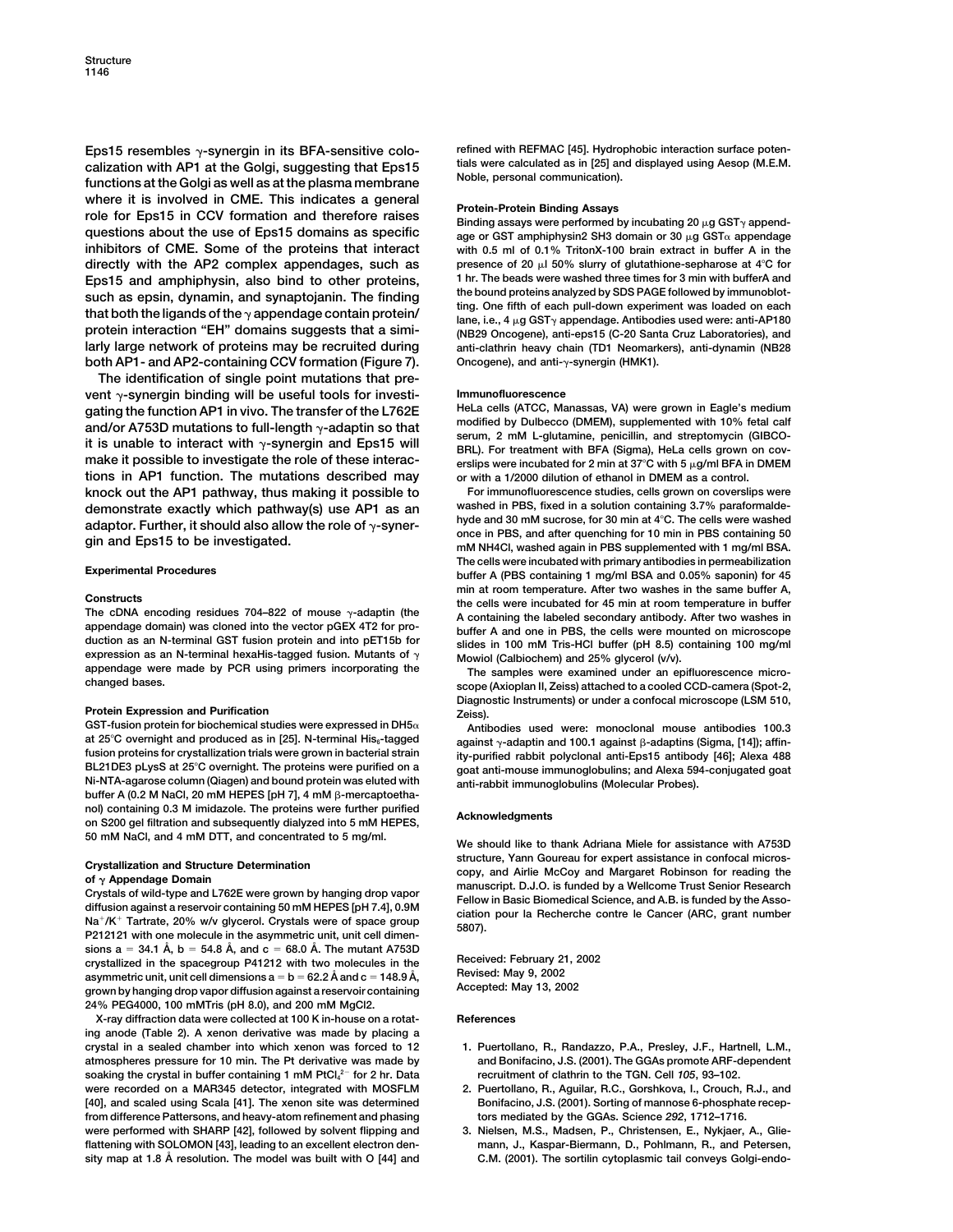some transport and binds the VHS domain of the GGA2 sorting domain-binding protein implicated in clathrin-mediated endo**protein. EMBO J.** *20***, 2180–2190. cytosis. Nature** *394***, 793–797.**

- 
- **5. Itoh, T., Koshiba, S., Kigawa, T., Kikuchi, A., Yokoyama, S., and age domain. Cell** *97***, 805–815. Takenawa, T. (2001). Role of the ENTH domain in phosphatidyl- 26. Owen, D.J., Vallis, Y., Pearse, B.M., McMahon, H.T., and Evans,** *291***, 1047–1051. appendage domain. EMBO J.** *19***, 4216–4227.**
- **AP180 in the nucleation of clathrin lattices on membranes. Sci- Natl. Acad. Sci. USA** *93***, 331–335.**
- **complexes. J. Biol. Chem.** *270***, 31083–31090. Acad. Sci. USA** *96***, 8907–8912.**
- **are important for AP-1 association with clathrin coats. Traffic acts with gamma-adaptin. J. Cell Biol.** *146***, 993–1004.**
- **facino, J.S. (1995). Interaction of tyrosine-based sorting signals phys. Res. Commun.** *271***, 719–725.**
- **alpha subunit—implications for the endocytic pathway. J. Biol. 67–80.**
- 
- **proteins. Curr. Opin. Cell Biol.** *13***, 444–453.** *149***, 81–93.**
- 
- **14. Ahle, S., Mann, A., Eichelsbacher, U., and Ungewickell, E. (1988). 28730.**
- 
- 
- 
- 
- 
- 
- facino, J.S. (1998). Association of the AP-3 adaptor complex
- **22. Doray, B., and Kornfeld, S. (2001). Gamma subunit of the AP-1** *50***, 760–763.** adaptor complex binds clathrin: Implications for cooperative
- 23. Benmerah, A., Bègue, B., Dautry-Varsat, A., and Cerf-Bensus-
- **M.H., Di Fiore, P.P., and De Camilli, P. (1998). Epsin is an EH- Acta Crystallogr. D** *52***, 30–42.**

- 25. Owen, D.J., Vallis, Y., Noble, M.E., Hunter, J.B., Dafforn, T.R., **(2001). Binding of GGA2 to the lysosomal enzyme sorting motif Evans, P.R., and McMahon, H.T. (1999). A structural explanation of the mannose 6-phosphate receptor. Science** *292***, 1716–1718. for the binding of multiple ligands by the alpha-adaptin append-**
- **inositol-4,5-bisphosphate binding and endocytosis. Science P.R. (2000). The structure and function of the beta2-adaptin**
- **6. Ford, M.G., Pearse, B.M., Higgins, M.K., Vallis, Y., Owen, D.J., 27. David, C., McPherson, P.S., Munndigl, O., and De Camilli, P. Gibson, A., Hopkins, C.R., Evans, P.R., and McMahon, H.T. (1996). A role of amphiphysin in synaptic vesicle endocytosis (2001). Simultaneous binding of PtdIns(4,5)P2 and clathrin by suggested by its binding to dynamin in nerve terminals. Proc.**
- **ence** *291***, 1051–1055. 28. Traub, L.M., Downs, M.A., Westrich, J.L., and Fremont, D.H. 7. Shih, W., Gallusser, A., and Kirchhausen, T. (1995). A clathrin- (1999). Crystal structure of the alpha appendage of AP-2 reveals binding site in the hinge of the beta 2 chain of mammalian AP-2 a recruitment platform for clathrin-coat assembly. Proc. Natl.**
- **8. Yeung, B.G., and Payne, G.S. (2001). Clathrin interactions with 29. Page, L.J., Sowerby, P.J., Lui, W.W., and Robinson, M.S. (1999). C-terminal regions of the yeast AP-1 beta and gamma subunits Gamma-synergin: an EH domain-containing protein that inter-**
- *2***, 565–576. 30. Takatsu, H., Yoshino, K., and Nakayama, K. (2000). Adaptor 9. Ohno, H., Stewart, J., Fournier, M.C., Bosshart, H., Rhee, I., gamma ear homology domain conserved in gamma-adaptin and** GGA proteins that interact with gamma-synergin. Biochem. Bio-
- **with clathrin-associated proteins. Science** *269***, 1872–1875. 31. Hirst, J., Lui, W.W., Bright, N.A., Totty, N., Seaman, M.N., and 10. Gaidarov, I., Chen, Q., Falck, J.R., Reddy, K.K., and Keen, J.H. Robinson, M.S. (2000). A family of proteins with gamma-adaptin (1996). A functional phosphatidylinositol 3,4,5-trisphosphate/ and VHS domains that facilitate trafficking between the trans-**Golgi network and the vacuole/lysosome. J. Cell Biol. 149,
- **Chem.** *271***, 20922–20929. 32. Dell'Angellica, E.C., Puertollano, R., Mullins, C., Aguilar, R.C., 11. Kirchhausen, T. (1999). Adaptors for clathrin-mediated traffic. Vargas, J.D., Hartnell, L.M. and Bonifacino, J.S. (2000). GGA's:a Annu. Rev. Cell Dev. Biol.** *15***, 705–732. family of ADP ribosylation factor-binding proteins related to** adaptors and associated with the Golgi complex. J. Cell Biol.
	- **13. Robinson, M.S. (1990). Cloning and expression of gamma- 33. Tebar, F., Sorkina, T., Sorkin, A., and Kirchhausen, T. (1996). adaptin, a component of clathrin-coated vesicles associated Eps15 is a component of clathrin-coated pits and vesicles and with the Golgi apparatus. J. Cell Biol.** *111***, 2319–2326. is located at the rim of coated pits. J. Biol. Chem.** *271***, 28727–**
- **Structural relationships between clathrin assembly proteins 34. Torrisi, M.R., Lotti, L.V., Belleudi, F., Gradini, R., Salcini, A.E.,** from the Golgi and the plasma membrane. EMBO J. 7, 919–929.<br>
The Ecotic P.G., and Di Fiore, P.P. (1999). Eps15<br>
Evert, C., Gioson, A., Allchin, E., Machin, E., Machin, E., Machin, E., Machin, E., Machin, E., Machin, E., Ma
	-
	-
	-
	-
	-
- 19. Rodionov, D.G., and Bakke, O. (1998). Medium chains of adaptor<br>
complexes ap-1 and ap-2 recognize leucine-based sorting sig-<br>
nals from the invariant chain. J. Biol. Chem. 273, 6005-6008.<br>
20. ter Haar, E., Harrison, S of clathrin. Proc. Natl. Acad. Sci. USA 97, 1096–1100.<br>21. Dell'Angelica, E.C., Klumperman, J., Stoorvogel, W., and Boni- (Warrington, UK: Daresbury Laboratory).<br>21. Calle Angelica, E.C., Klumperman, J., Stoorvogel, W., an
	- with clathrin. Science 280, 431–434.<br> **With clathrin. Science 280, 431–434.** *Summa subupit of the AB-1* 50. 760–763.<br>
	Doray B. and Korpfeld, S. (2001). Camma subupit of the AB-1 50. 760–763.
	- **binding in coated vesicle. Mol. Biol. Cell** *12***, 1925–1935. heavy-atom parameter refinement for multiple isomorphous resan, N. (1996). The ear of alpha-adaptin interacts with the ods. In Methods in Enzymology, Volume 276, C.W. Carter, Jr., COOH-terminal domain of the Eps15 protein. J. Biol. Chem. and R.M. Sweet, eds. (New York: Academic Press), pp. 472–494.**
- *271***, 12111–12116. 43. Abrahams, J.P., and Leslie, A.G.W. (1996). Methods used in 24. Chen, H., Fre, S., Slepnev, V.I., Capua, M.R., Takei, K., Butler, the structure determination of bovine mitochondrial F1 ATPase.**